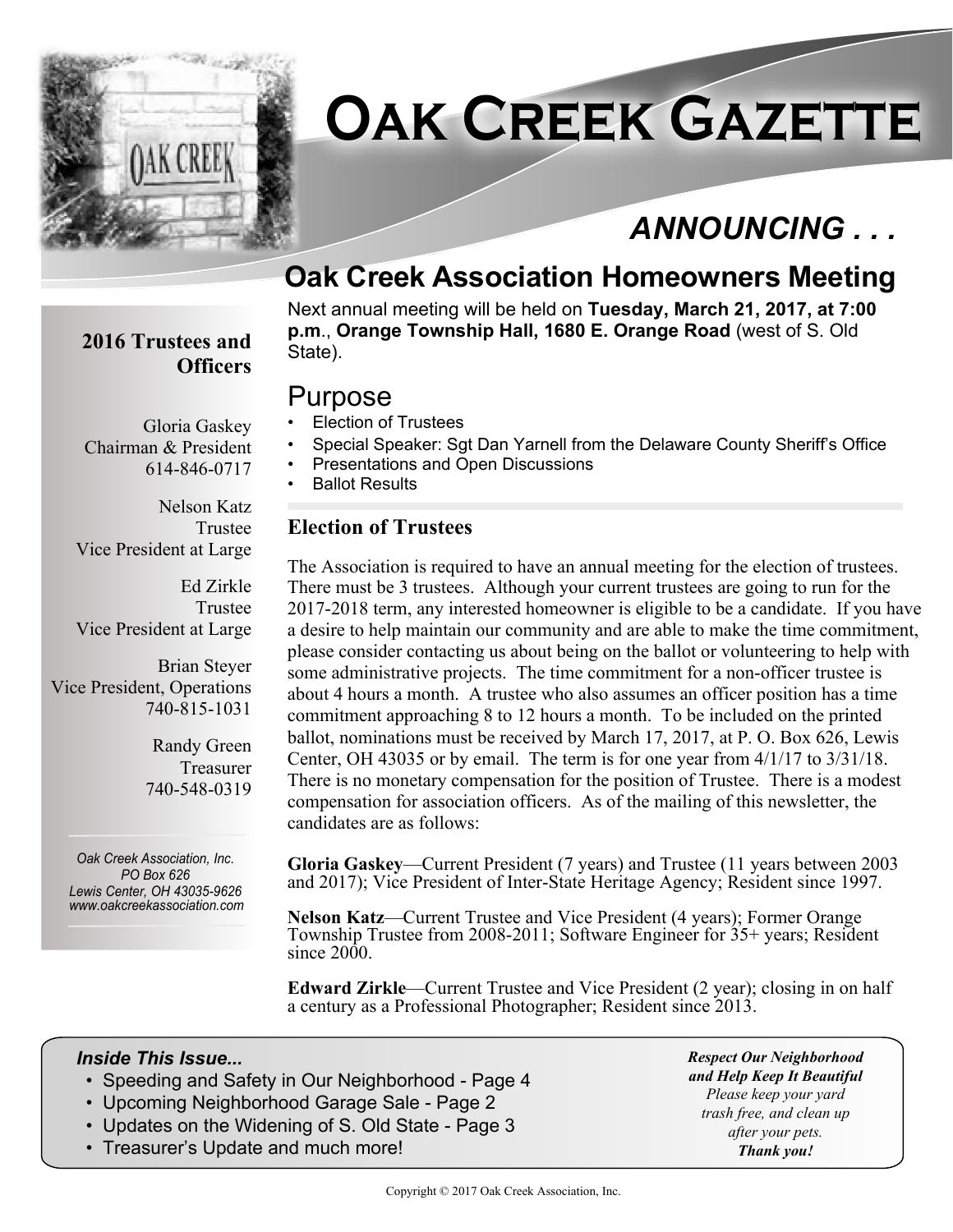# **Neighborhood Garage Sale!**

Start collecting all your stuff! It's time again for our Annual Neighborhood Garage Sale. It will be held this year on Saturday, **June 3rd only,** from 9am - 4pm. (Feedback



from several participating residents suggests there would be greater activity if we advertised for one day only and the preference was Saturday.)

Newspaper advertising is being sponsored by OrangeCelebration.com, so there is no cost to participating HOAs for newspaper advertising.

### **Lawncare - It's Your Responsibility**

Not taking care of your lawn is a violation of your Deed Restriction. It means cutting at a minimum of every 7- 10 days during the growing season, fertilize and TREAT FOR WEEDS in the lawn and beds, trimming bushes, picking up trash and debris, and cleaning up after pets. Please be considerate of your neighbors.

### **Treasurer's Update**

Invoices for the 2017 dues were mailed in early January and were due by January 31, 2017 The annual dues remain \$150 and the amount has not increased since 2010. Our budget for 2017 is approximately \$60,000 for maintenance of the common areas and other Association expenses for 2017. Thank you for paying your dues promptly.

As you know, by virtue of owning property in Oak Creek, you are automatically a member of the Oak Creek Association. Association dues, like real estate taxes, are assessed on and directly tied only to the property and subject to similar collection processes. In other words when you purchase a home, it comes with dues and taxes.

Payment of dues is not contingent on any other factor. If you have not already done so, please pay instantly by credit card or e-check by accessing our web site, then clicking on the Paypal logo on our homepage at www.oakcreekassociation.com OR make your check in the amount of \$150.00, payable to Oak Creek Association, Inc. and mail to Oak Creek Association, Inc., PO Box 626, Lewis Center, OH 43035.

# DEED RESTRICTIONS OVERVIEW

If you do not have a copy of your deed restrictions, you can access them from our web site at www.oakcreekassociation.com. It is very important to review the deed restrictions before building, planting, fencing, etc. In addition to the deed restrictions, Orange Township has additional restrictions that should be checked for your own protection (call 740-548-5430 x 124). If you have any questions, the trustees will gladly



address or assist with your concerns. We do require that any complaints regarding deed restrictions violations (1) provide the nature of the violation, (2) provide the property address, and (3) be put in writing and mailed or emailed to us. If you wish to receive a response from us, include your name, address, and phone number so we can contact you in a formal manner. Below are Do's and Don'ts:

#### **QUICK GUIDE TO WHAT WE MUST DO AND WHAT WE CANNOT DO**

- Cut your grass and clean up clippings afterwards.
- Treat your lawn for feeds (crabgrass, dandelions, clover, etc.).
- Maintain planting beds. No beds overgrown with weeds and no planting allowed to grow out of control.
- Cannot have campers, trailers, boats, RV, or commercial vehicles in the driveway or on the street more than 24 hours in a month.
- No undrivable vehicle can be in front of premises for more than 7 days.
- No outdoor clothes drying.

*Continued on next page…*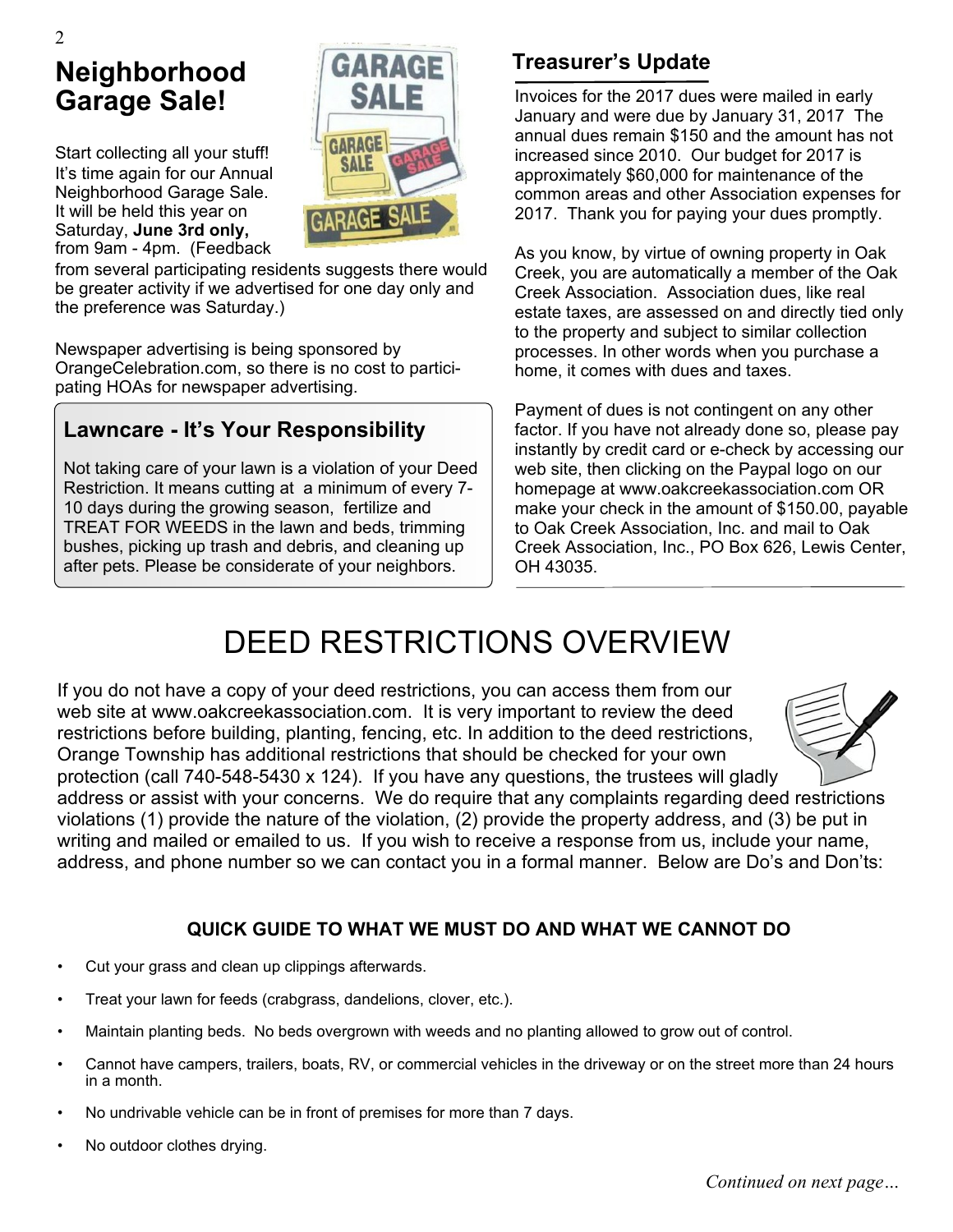#### **QUICK GUIDE TO WHAT WE MUST DO AND WHAT WE CANNOT DO**

- No trash receptacle in view of public from street or abutting properties. Trash is not to be put out prior to the evening before - this would be Thursday (except holidays, then Friday), and after 6:00 p.m. For pick up next day. Trash is NOT to be put on the side walks. It is also recommended that if a storm or high winds are pending, do not put trash out until the storm passes, keeping your trash from blowing all over the neighborhood. Promptly remove empty trash receptacles from sight along with any remaining items.
- No street trees. Trees cannot be planted between the sidewalk and the street.
- No sheds or storage structures.
- Fencing must meet your specified deed restriction.



• No painting, repairs, or structures, etc., are allowed which may be viewed as an eyesore to any of the owners of any lot in the subdivision. (This is the reason the builders had restrictions on all buyers as to the colors they were allowed to choose for siding, shutters, doors and roofs.

#### **Township Violations:**

- ß **Trash Collection:** Please let your new neighbors know that Orange Township requires we use Rumpke to collect refuse. Every resident must contact Rumpke like they do AEP, etc., to contract with them. There is a fee for trashpick up. The township will allow a resident to opt out only if they can prove they have a **legal** way of disposing of trash. Example, a resident owns a business and pays for a dumpster and collection, and takes their trash to work. They have to supply receipts and contracts, etc. If a resident puts his trash in another's yard for pickup or puts trash in someone else's receptacle, CALL RUMPKE at 1-800-828-8171 and ask for JACK. Rumpke has to initiate the complaint to Orange Township for the Township to take action.
- ß **Multiple Families:** We are single-family dwelling community. This does not mean that our children or parents don't live with us. But it does mean that several families cannot reside in a house that is not built to accommodate them. If you have a concern, **write** the Zoning Department, Orange Township, 1680 E. Orange Road, Lewis Center, OH 43035.\*
- **Parking:** If residents are parking in areas marked as "no parking this side of street." Please contact the Sheriff. If residents are parking in their driveways so as to block the pavement, again, contact the Sheriff.
- ß **Business out of the Home:** If a resident is conducting a business out of their home and create problems to surrounding residents, although it is a deed violation, it is also a Township violation. Notify us, but also **write** Zoning Department, Orange Township, 1680 E. Orange Road, Lewis Center, OH 43035. \*

\*The Township has an attorney, Mike McCarthy. Using the Township's attorney limits our legal expenses and the Township has a "Bigger Hammer." However, we are not afraid to take legal action against a resident on behalf of the Association. On all issues, we want to be prudent with spending our funds. We try to write letters, call, and visit first. We will work with a resident so long as they work with us.

#### **South Old State Road Widening Project - UPDATE**

As we have reported, the negotiations for trees and fencing and easements has been completed. The Association received \$110,632 which is set aside for the replacement once the construction is done, circa 2018. Many of the trees and

much of the fencing has been removed so that the utilities could be relocated. There should not be any interruption in our utility services. Traffic will be maintained throughout the duration of the project, with the exception of some possible short-term closures at some of the intersections. There will be signage and message boards to give us plenty of notice. . . . The mess has begun.

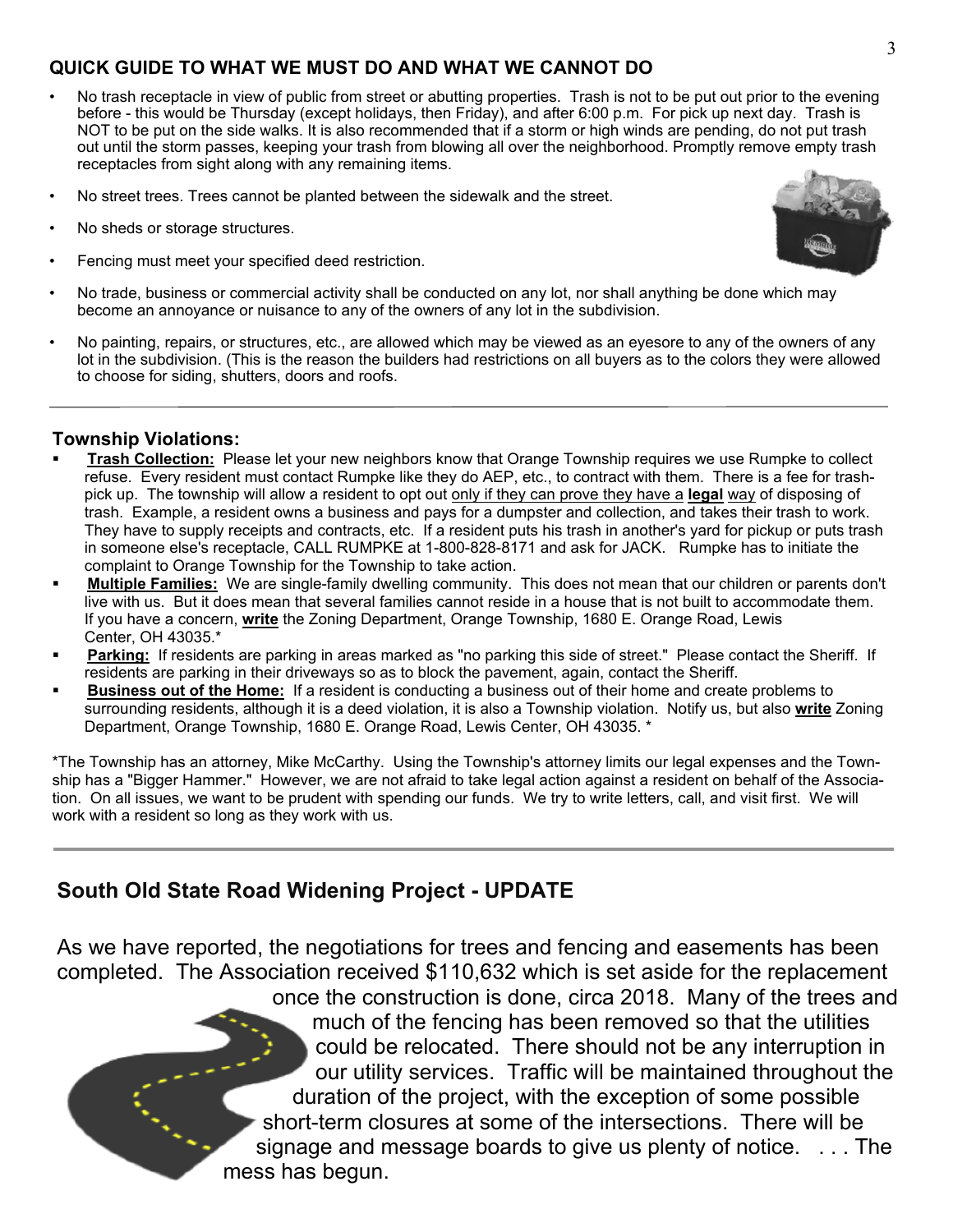### *SPEEDING AND SAFETY WITHIN THE NEIGHBORHOOD*

*Below are steps that the Oak Creek Association has taken to address speeding and safety concerns on Oak Creek Drive by the elementary school and throughout our Subdivision since our last Homeowners' Meeting:*

• We contacted the Delaware County Sheriff's Office to discuss the cost and logistics of hiring Special Duty Deputies to address both the speeding and crime issues within our Subdivision. As a result, we contracted for 6 shifts of 3 hours each during the last two weeks of 2016. During the 6,



• The Association included a Resident Survey with the mailing of our 2017 Dues Notices. The Survey attempted to measure the level of support for an increased police presence within our subdivision. Results to date: 83% (159) of respondents want additional police presence. 37.5% (72) want the Association to engage additional police presence sporadically throughout the year, but only up to whatever the current budget can accommodate without an increase in dues. 45% (87) prefer a regular monthly presence to approach 95 shifts of 3 hours throughout the year which would require a dues increase of \$22.50 a year. 17% (33) of responding residents did not want additional police presence. As of now, based on these partial results of the Survey, we plan on scheduling Special Duty Deputies on various days and times during the months of May, June,

July, August, and September and from Thanksgiving through January 1<sup>st</sup>, 2018. The cost for these patrols will be within our budget at around \$5,000.00. As a side note, several other communities within Delaware County are doing the same thing with the Delaware County Sheriff's Office, and spending two to three times that much (\$10,000 to \$15,000). Why? Because the county budget does not stretch as far as we'd like and the township no longer has a Police Levy to pay for these additional services. So, we want to be proactive in this matter, in order to better protect our residents.

- We have invited Sergeant Dan Yarnell from the Delaware County Sheriff's Office to speak to at our Semi-Annual Homeowners Meeting on March 21<sup>st</sup>. He will be speaking to us about the advantages of utilizing Special Duty Deputies in an effort to reduce both speeding and crime in our Neighborhood. His topics will include Speed Limit Enforcement, Community Block Watch, Discussion of the Delaware County Sheriff's Office Personnel and Staffing Levels, General Safety and Security Tips, Positive Aspects of having Special Duty Deputies, Positive Aspects of having Radar Speed Limit Signs, and Crime Statistics. Please come join us to learn more about this valuable service and ask any questions you may have.
- We spoke to Jeff Gordon, Director, Business Management and Facilities for the Olentangy Local School District about having the District place flashing 20 mph school zone signs at the front and

*Speeding and Safety Within The Neighborhood (continued)*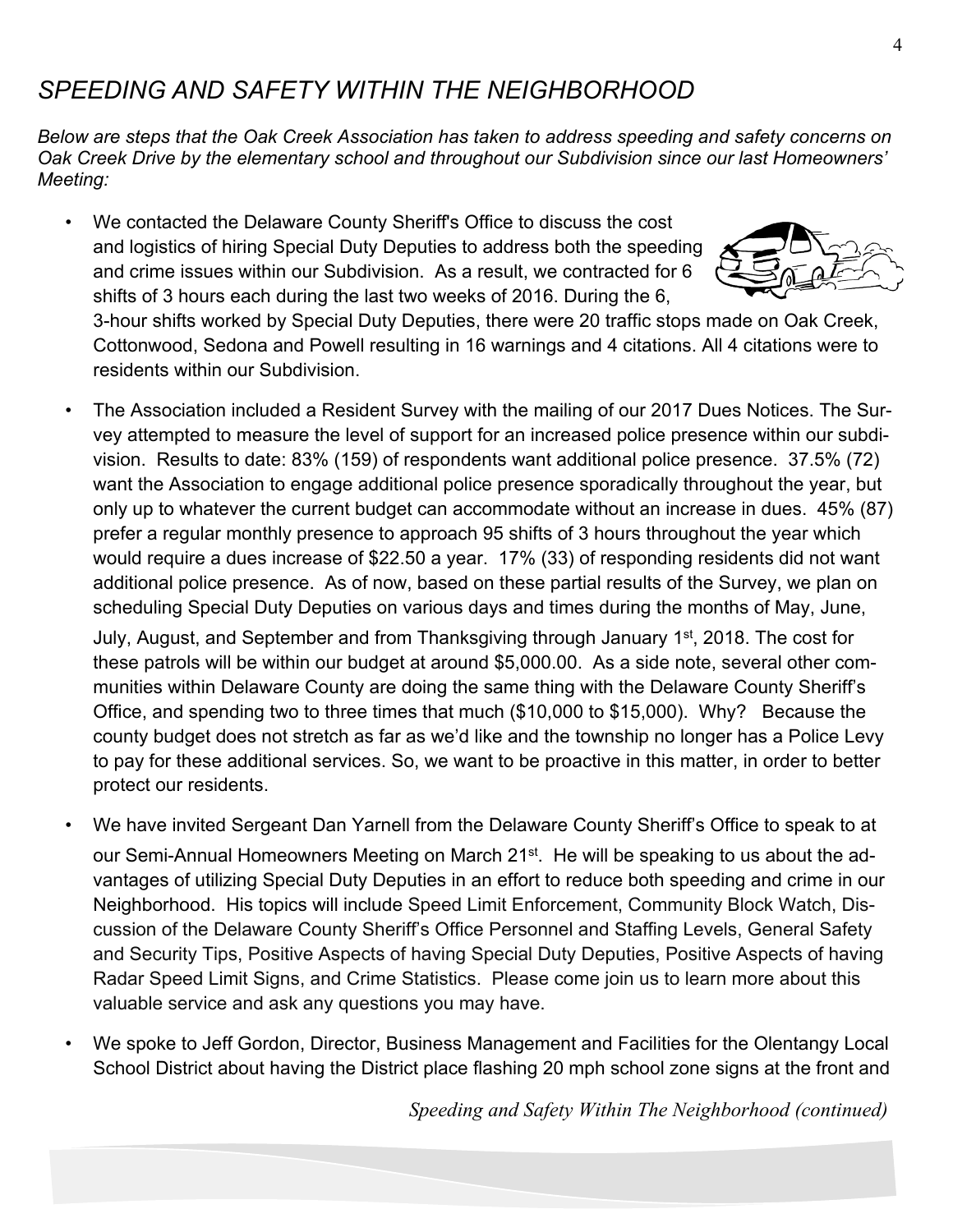#### *Speeding and Safety Within The Neighborhood (continued from previous page)*

back entrance to Oak Creek Elementary School. He indicated that he needed to consider all the elementary schools within the District and not just Oak Creek Elementary and would discuss the problem and possible solutions with the Sheriff, Orange Township and his superiors. He will specifically be looking for grant money and any help he can get from Orange Township. In a followup conversation, Mr. Gordon stated the district is considering flashing school zone signs, but they would have to include several other schools in their consideration. We asked if the District could perhaps use Oak Creek Elementary School as a Pilot Project for the placement of such signs elsewhere in the District. We also asked that he keep OCA in the loop of what's going on, regarding flashing school zone signs within the District. We further asked if there was anything we could do to help speed the process along. We should be hearing back from him, shortly.

In the event the School District does not install the 20 mph school zone signs, we are also researching a type of Radar-Equipped, Solar-Powered, Flashing Speed Limit Sign that would be placed further out from the School Zone, in the 25 MPH Zone, in order to slow drivers down along the entire stretch of roadway. OCA plans to simultaneously work with Orange Township to be in a position to erect signs without additional delay if the school district does not. We believe the township would pay for half the cost of the signs, erect and maintain them. Our latest estimate on the cost of the signs are \$6,000 each. However, Orange Township Parks and Maintenance Director, Beth Hugh and her Department are in the process of getting quotes from county-approved vendors in order to get the lowest price possible. The Sanctuary has requested the same kind of signs for their development and an REA (Request for Engineering Assistance) has already been prepared and sent to the County Engineer on their behalf. That is done in order to ascertain the proper placement location for the signs. Beth has agreed to submit an REA to the County Engineer for our request. From there, it takes a good two months in order to get a reply.

#### **Resources**

- Ohio's Financial Crisis Resources Information on lowering monthly payments, locating safe and affordable housing, find a job or training, repair your credit, how to create a budget, plus much more, please access the Financial Crisis Resources at www.savethedream.ohio.gov/financialcrisis.aspx
- **RESTORING** STABILI
- Senior Citizens Inc. of Delaware County To provide motivating activities to help active older adults remain a vital part of Delaware County through education, recreation, socialization, exercise, and wellness. www.mysourcepoint.org
- Wondering what outdoor activities are scheduled for parks in Delaware County this spring and summer? How do you report a pot hole? Where do you file permits or licenses? For this and more, access www.delawareohio.net
- Find out about events and activities in Orange Township at OrangeCelebration.com

**Your Association Web Site** *-* Keeping in touch with your Oak Creek Homeowners' Association and up-to-date on neighborhood happenings just a click away on your computer. From special HOA announcements to local news, previous newsletters and minutes from meetings, legal documents, or file a complaint, access us at www.oakcreekassociation.com anytime! Also join us on Facebook - go to FB and type in Oak Creek of Lewis